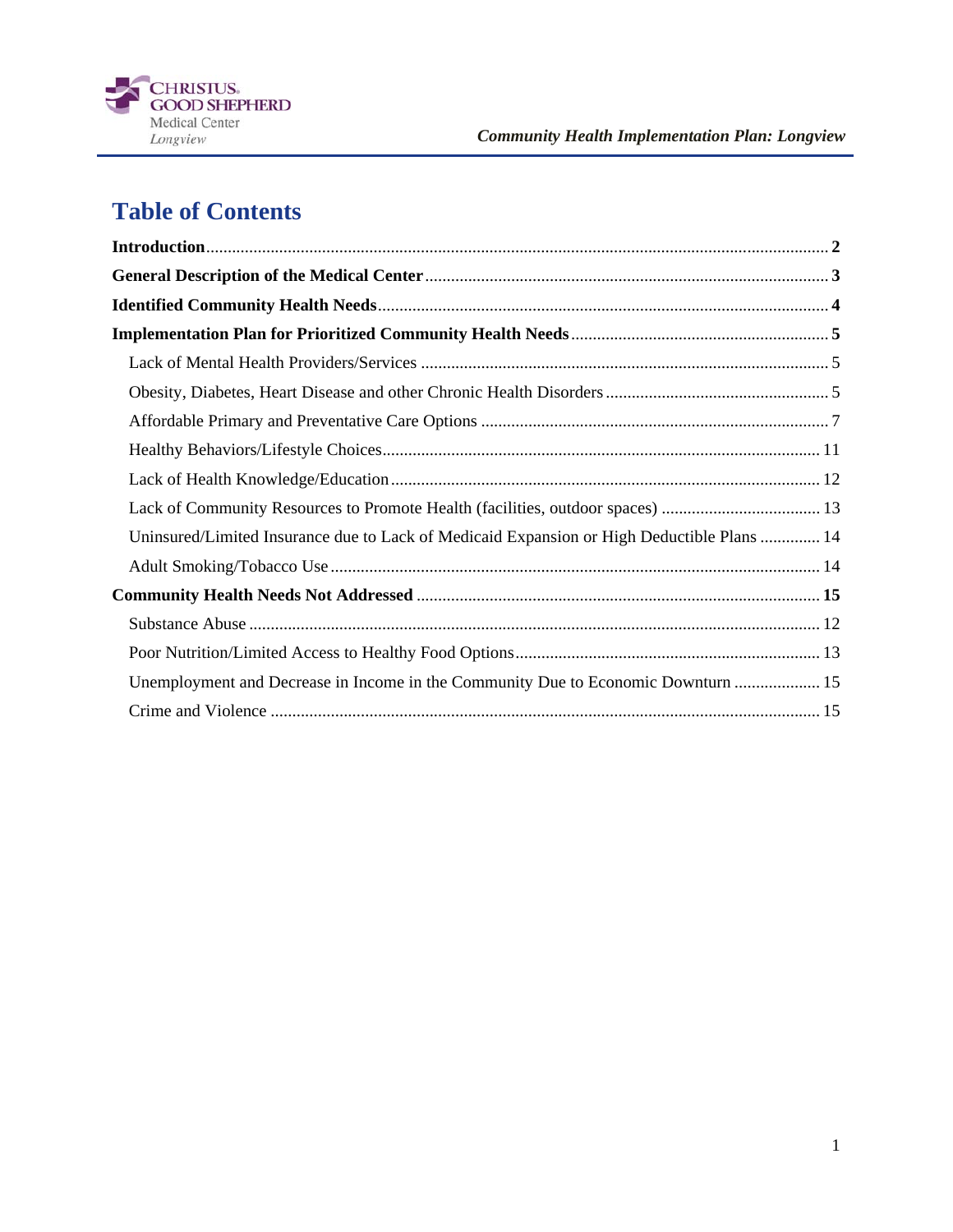

## **Introduction**

The Patient Protection and Affordable Care Act established Internal Revenue Section 501(r) that imposed requirements on 501(c)(3) organizations, such as CHRISTUS Good Shepherd Medical Center, that operate one or more hospital facilities. Each  $501(c)(3)$  hospital organization is required to conduct a community needs assessment (CHNA) at least once every three years. Each hospital is also required to develop an implementation strategy to identify and address community health needs. This CHNA Implementation Plan was developed by hospital management and approved by the hospital's board of directors to satisfy the implementation strategy requirements of IRS Section 501(r).

The Medical Center has historically performed periodic CHNAs and developed programs to address community health needs. The information detailed below reflects actions to address community needs in Fiscal Year 2017. Most of these programs have been in effect for several years and are performed by the Medical Center or in collaboration with an affiliate of CHRISTUS Good Shepherd Health System, the parent company of the Medical Center. CHRISTUS Good Shepherd Medical Center is committed to continuing these programs as a benefit to the community.

Moreover, innovative programs have been implemented internally and in collaboration with other healthcare providers in the region. Several of these programs have been developed as part of the Northeast Texas Region 1 Texas Healthcare Transformation and Quality Improvement Program (THTQIP). The THTQIP was required by a special Medicaid waiver granted to the State of Texas by the Centers for Medicare and Medicaid Services (CMS) and is designed to encourage "activities that support hospitals' collaborative efforts to improve access to care and the health of the patients and families they serve." The triple aim of this program is to 1) improve the patient experience of care (both quality and satisfaction), 2) improve the health of populations (especially Medicaid and uninsured patients), and 3) to reduce the per capita cost of healthcare. In addition, addressing gaps in access to care is also a key focus of the THTQIP.

The aim of the Medical Center has always been to provide quality, compassionate and comprehensive healthcare services to every patient. Through its evolution from a small, county hospital to a major 425 bed regional referral center, CHRISTUS Good Shepherd Medical Center is poised to meet future challenges and address community health needs, as allowed with internal financial resources. In addition, we are striving to develop new and innovative programs and partnerships with regional providers to further address community health needs.

## **General Description of CHRISTUS Good Shepherd Health System**

CHRISTUS Good Shepherd Health System includes two medical centers, more than 30 provider office locations, emergency services, immediate care centers, a full range of outpatient services and our health and wellness facility, the Institute for Healthy Living. CHRISTUS Trinity Clinic, our multi-specialty network of providers, is focused on patient-centered care that improves the lives of patients as well as the overall wellness of the communities we serve. As a cornerstone of the rich heritage of CHRISTUS Good Shepherd Health System, we are committed to providing excellence in health care.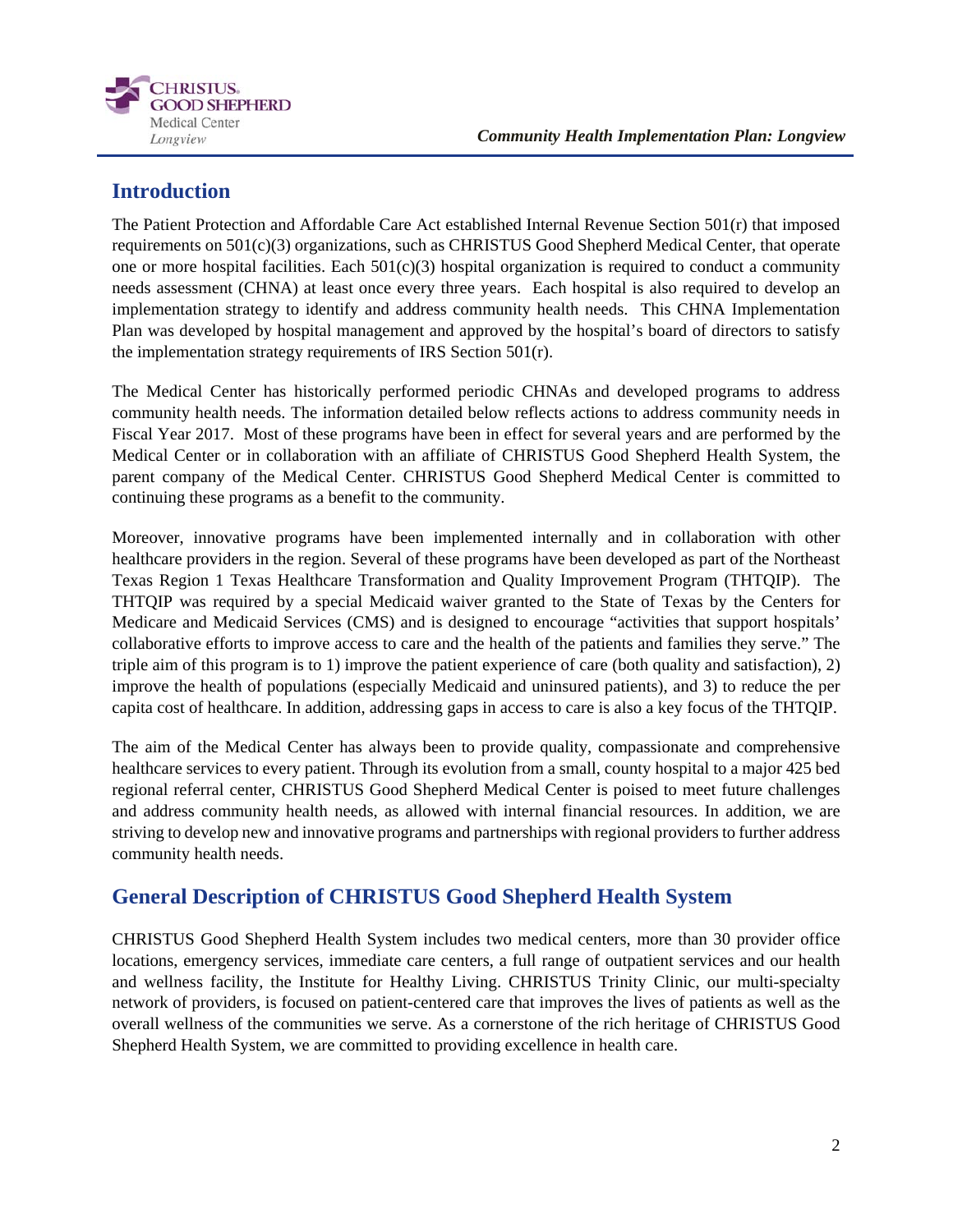

## **CHRISTUS Good Shepherd Medical Center**

CHRISTUS Good Shepherd Medical Center is the area's preferred hospital with a strong history and reputation for providing high quality, compassionate medical care. A full service, acute-care 425-bed regional referral center, CHRISTUS Good Shepherd operates specialty nursing units including cardiology, orthopedics, general surgery, neurology/neurosurgery, oncology, critical care, obstetrics and pediatrics, where nurses are able to provide specialized care.

The communities served by Good Shepherd Medical Center – Longview (the Hospital) are mostly rural with, the largest city being Longview – with a population of 80,455 – in Gregg County, Texas which in 2010 had a total population of 121,730 residents according to the Census Bureau. Centrally located to those who utilize our medical facility, we also serve residents in adjacent Harrison County to our east, population 63,630, Upshur County to our north, population 39,309 and Rusk County to our south, population 53,330. According to the 2010 Census estimates, 18.2% of the Gregg County population lives in poverty. The Census Bureau reports that only 20.3% of adults hold a college degree or higher level of education and the median household income is \$47,639. In other areas of our service region, Harrison County has a median annual household income of \$44,425, and 15.2% of its residents live in poverty. In Upshur County, only 11.1% of the population has a college education while 14.8% percent of the Rusk County population has a college education

CHRISTUS Good Shepherd Medical Center has received recognition by independent rating companies like HealthGrades and CareChex, a division of the Delta Group, for providing high quality health care to patients.

As a Primary Stroke Center, Accredited Chest Pain and Heart Failure Center and a Level III Trauma Center, CHRISTUS Good Shepherd in Longview is ready and able to care for patients in their time of need.

## **Identified Community Health Needs**

The following health needs were identified based on the information gathered and analyzed through the 2016 CHNA conducted by CHRISTUS Good Shepherd

To conduct this Community Health Implementation Plan (CHIP) Good Shepherd collected and analyzed the most current health, social, economic, housing and other data, as well as qualitative input directly from community leaders, representatives and agencies through surveys of key stakeholders. This approach allowed Good Shepherd to analyze both quantitative data and qualitative input on our community's health status. The steering committee reviewed all data available and collectively, through discussion, prioritized the health needs of our community that varied substantially from benchmark data and often times were also aligned with national and state-level health priorities. These needs have been prioritized based on information gathered through the CHNA.

Identified Community Health Needs

- 1. Lack of Mental Health Providers/Services
- 2. Obesity, Diabetes, Heart Disease and other Chronic Health Disorders
- 3. Affordable Primary and Preventative Care Options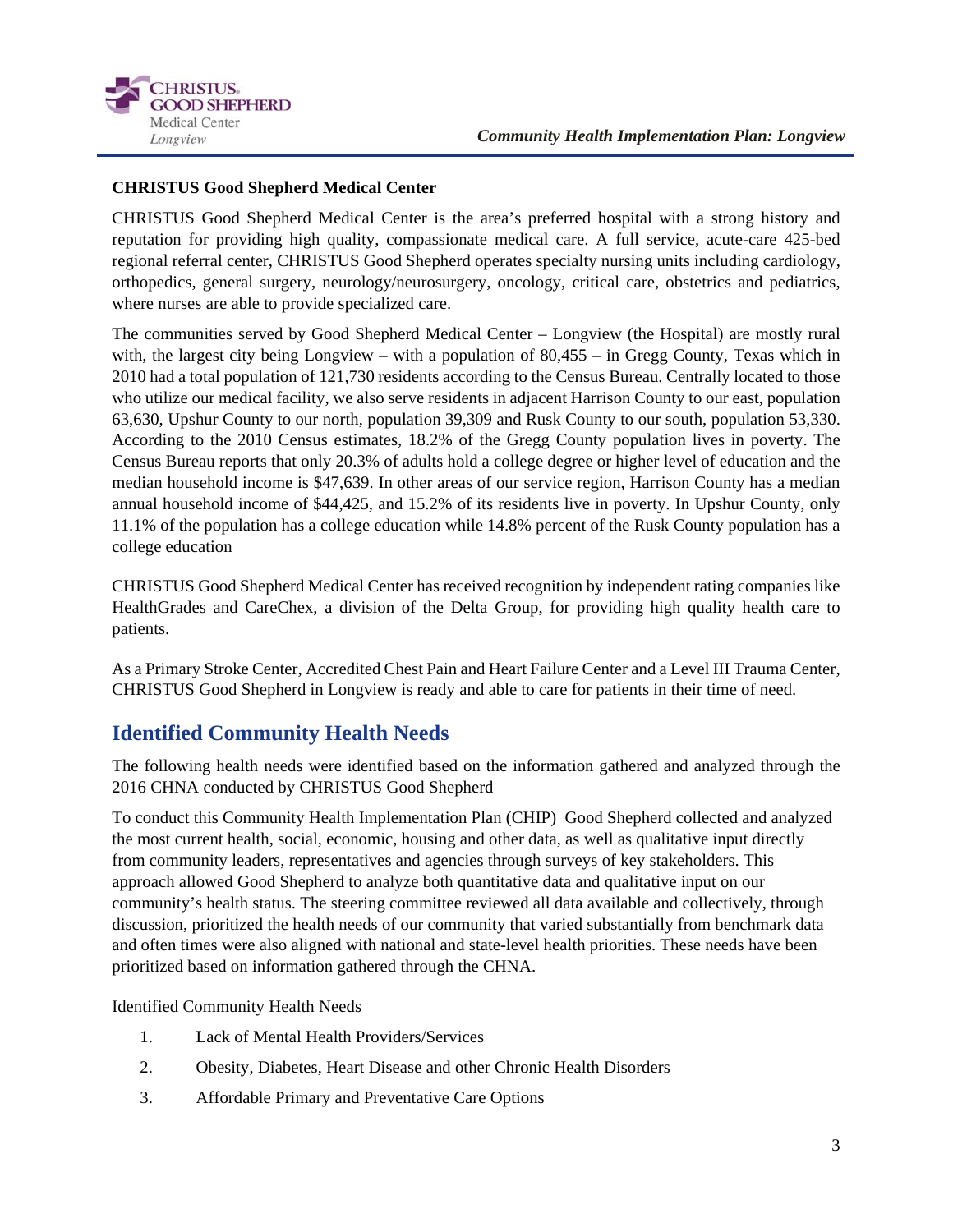

- 4. Unemployment and Decrease in Income in the Community Due to Economic Downturn
- 5. Healthy Behaviors/Lifestyle Choices
- 6. Lack of Health Knowledge/Education
- 7. Lack of Community Resources to Promote Health (facilities, outdoor spaces)
- 8. Uninsured/Limited Insurance due to Lack of Medicaid Expansion or High Deductible Plans
- 9. Adult Smoking/Tobacco Use
- 10. Crime and Violence

These identified community health needs, as well as the Medical Center's plans to address these needs, will be discussed later in this report.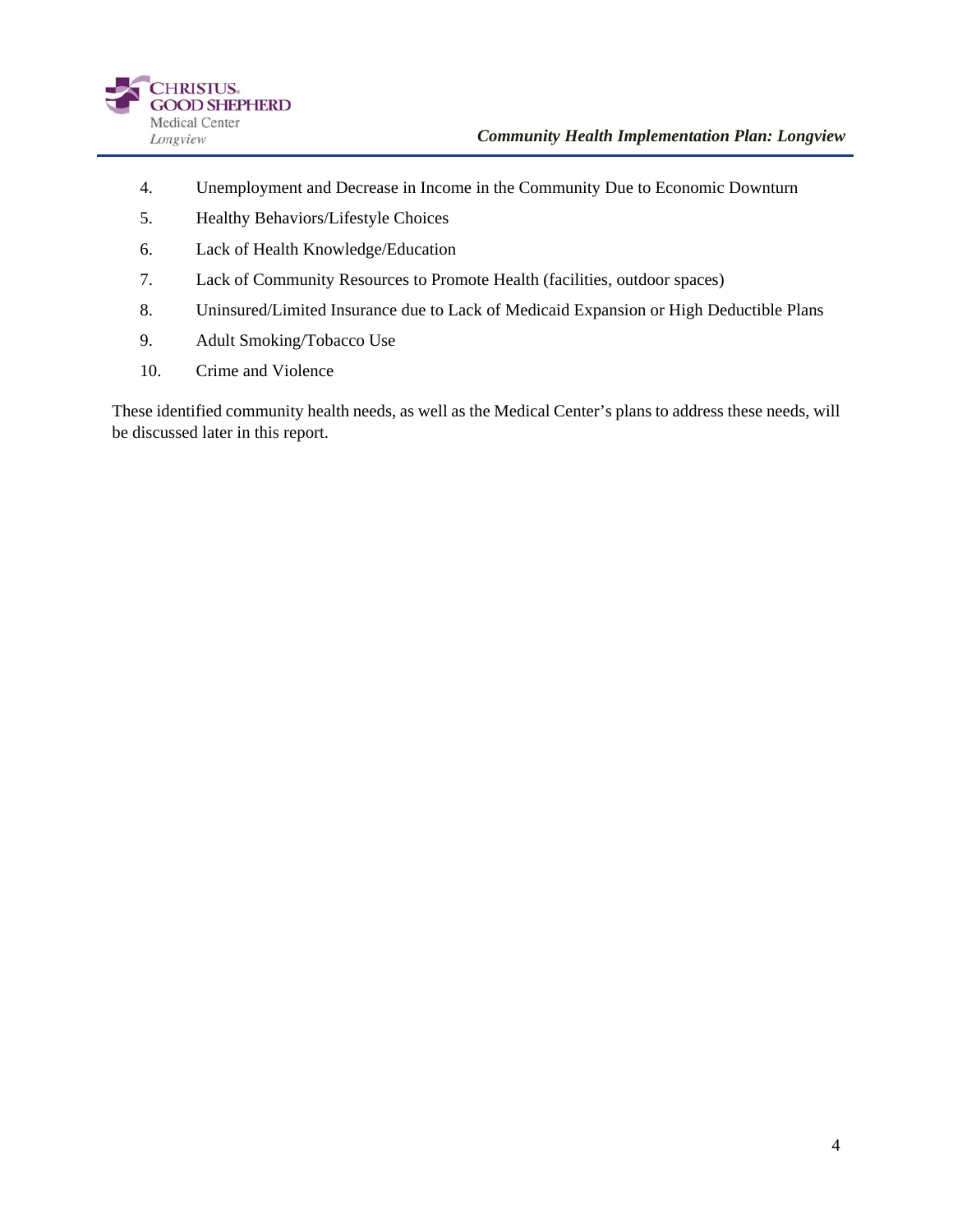

## **Implementation Plan for Prioritized Community Health Needs**

The Medical Center's Board of Directors and Management has determined that the following health needs, as identified in the Medical Center's community health needs assessment, should be addressed through the implementation plan as noted for each need:

## **Lack of Mental Health Providers/Services**

*Specific Health Need Identified in CHNA:* 

o Lack of Mental Health Providers/Services

## *Implementations Strategy(s):*

o **Implement Technology Assisted Services to Support, Coordinate or Deliver Behavioral Health Services** – Access to an adequate supply of well-educated, culturally competent, and highly trained physicians in rural areas is essential to deliver quality health care. Projections show that the United States will face a shortage of nearly 100,000 doctors by 2020 and underserved populations will continue to bear the heaviest burden of both a primary care workforce and specialist shortage. Psychiatry has been identified as one of the specialty areas of greatest need. Texas, both urban and rural, has not been spared from this shortage of physicians and specialists including psychiatrists as well as other behavioral health providers. Tele-video technology has been proposed as a means to address these limitations of access to behavioral health services in remote or rural areas of the state. These telehealth services may include mental health assessments, treatment, education, monitoring, mentoring and collaboration. These services can connect multiple geographic locations and many different provider types in a variety of settings. Its use could provide direct video access between psychiatrist, patient and primary care provider as well as with evidence-based counseling protocols.

## **Obesity, Diabetes, Heart Disease and other Chronic Health Disorders**

### *Specific Health Need Identified in CHNA:*

o Obesity, Diabetes, Heart Disease and other Chronic Health Disorders

### *Implementations Strategy(s):*

o **Diabetes Education** – The Medical Center recognizes the connection between obesity and diabetes education. Inpatient and outpatient diabetes educators at the Medical Center are continually encouraging and educating patients to adopt healthy lifestyles to lessen their risks of developing diabetes. Patients are provided with diabetes education on an as-needed basis within the hospital prior to discharge. Patients are then directed to our outpatient diabetes education office for questions or follow-up if they choose. For patients requiring diabetes education outside of the hospital, the Medical Center provides an outpatient diabetes education program. The outpatient diabetes education program at the Medical Center also hosts several free community seminars with topics focusing on diabetes prevention.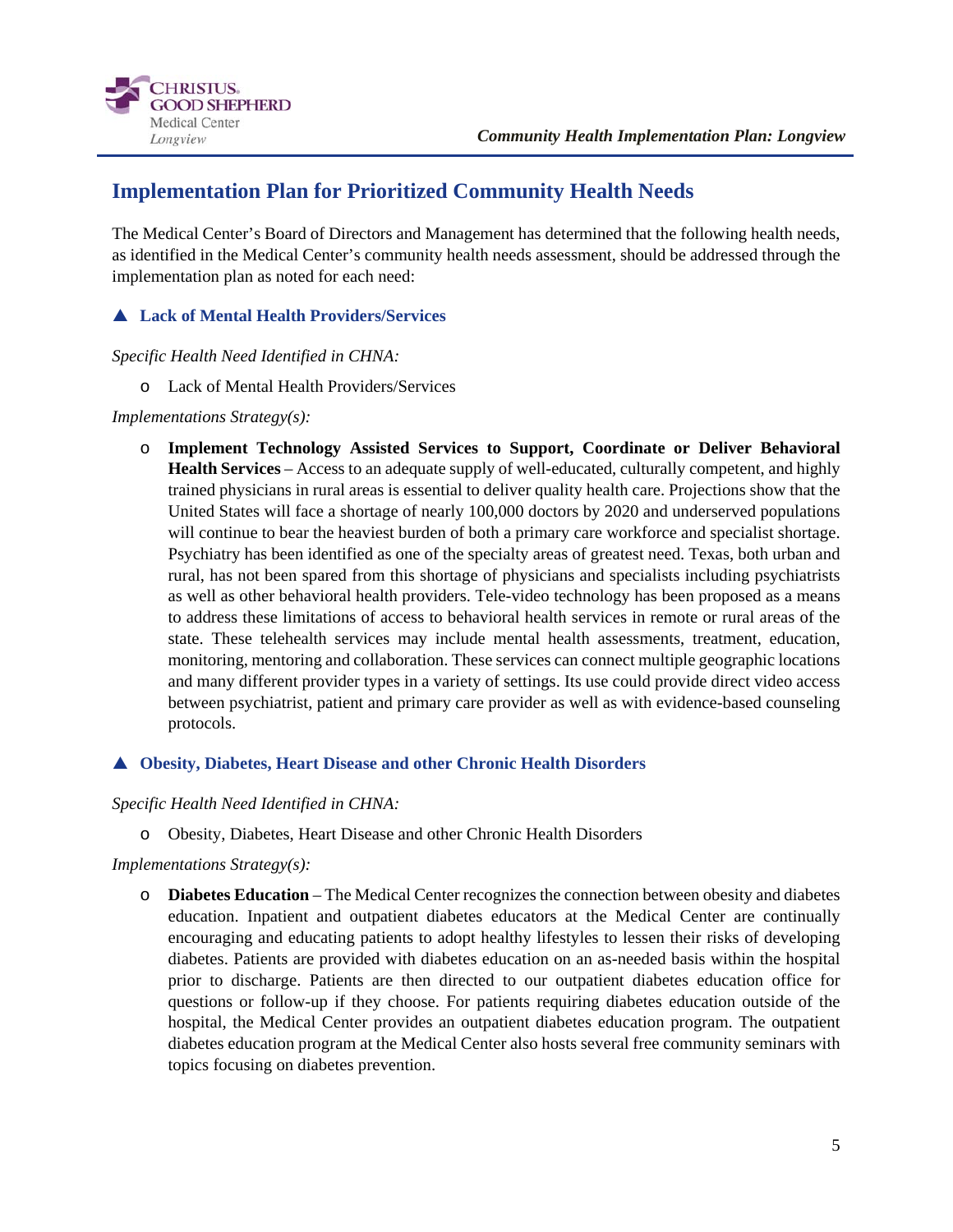

- o **Institute for Healthy Living** CHRISTUS Good Shepherd's Institute for Healthy Living is a medically integrated wellness center offering fitness and educational offerings encouraging a healthy lifestyle to reduce the risk of illness. The 75,000 square foot facility is fully equipped with range of fitness equipment and offering a variety of group and individual wellness programs. A scholarship program offered by the CHRISTUS Good Shepherd Institute for Healthy Living is designed to assist individuals with financial needs who have medical conditions that may be significantly improved through CHRISTUS Good Shepherd Institute for Healthy Living membership. Information used to determine an individual's eligibility includes: the applicant's medical condition(s), likelihood of medical improvement with a membership, annual income and family size. Scholarships award a six month free membership to the Institute for Healthy Living and recipients are required to exercise at the Institute at least three times per week.
- o **Helping Hearts Support Group** In order to provide information and support to cardiac patients, the Medical Center hosts "Helping Hearts." Helping Hearts is a support group established by cardiac cath lab nurses to provide patients an outlet to share concerns and learn how to prevent additional cardiac episodes. These dedicated nurses volunteer their personal time and energy to provide support to heart patients and their relatives. Educational topics related to cardiac care are presented and the group shares and provides support to one another. In an inspirational circle of goodwill, some of the patients who received diagnostic heart care at the Medical Center and benefited from the support of the Helping Hearts group have elected to volunteer their time to help others who are hospitalized with similar diagnoses.
- o **Community Education** Health Education topics are presented by clinical experts including physicians, physical therapists, registered dieticians, certified diabetic educators, registered nurses, speech therapists, athletic trainers and other professionals regularly throughout the year. Most community education classes are free and open to the public at CHRISTUS Good Shepherd's Institute for Healthy Living. Classes include education on some of the top identified health disparities including Heart Disease, Diabetes, Obesity, Physical Inactivity, along with other topics including Brain Fitness, Functional Mobility, Healthy Diets, Smoking Cessation, etc. Classes are often interactive and engage individuals in programs that enable behavior change and improve health. Participants will learn to develop, monitor and evaluate choices focused on decreasing risk factors for disease.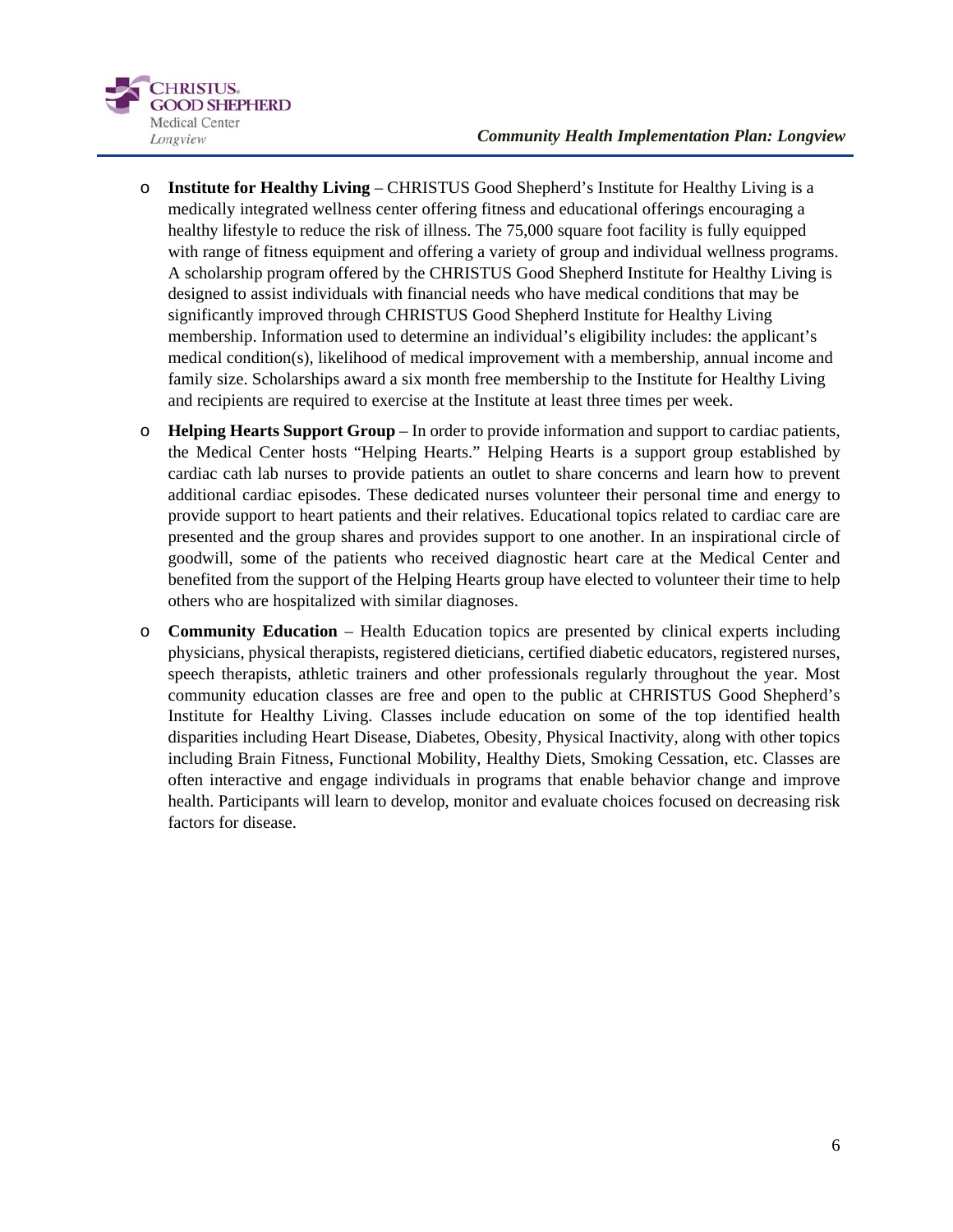#### *Community Health Implementation Plan: Longview*



o **Cardiac Rehabilitation** – Certified by the American Association of Cardiovascular and Pulmonary Rehabilitation, Cardiac Rehabilitation at the Institute for Healthy Living provides comprehensive cardiovascular risk reduction services to patient with cardiovascular disease. Offering a continuum of care between the inpatient and outpatient setting, the Cardiac Rehabilitation program is designed to decrease morbidity, mortality and improve a variety of clinical and behavioral outcomes including quality of life. This is accomplished through supervised exercise training as well as intensive lifestyle modification and disease management counseling provided by a multidisciplinary team consisting of registered nurses, exercise physiologist, registered dietitian and certified diabetic educator. The Cardiac Rehabilitation team members assist patients in developing an exercise program unique to each patient's needs and abilities. During the regularly scheduled progressive exercise training sessions, each patient's heart rhythm, heart rate and blood pressure are closely monitored and evaluated. Family members and care providers are encouraged to attend our educational offerings as they have direct impact on patient's care. Educational offerings include A&P of the Heart, ABC's of Healthy Behavior Changes, Nutrition 101, Portion Distortion, Stress Management, Exercise Safety, Risk Factors for Heart Disease and Medication Management.

## **Affordable Primary and Preventative Care Options**

### *Specific Health Need Identified in CHNA:*

o Affordable Primary and Preventative Care Options

### *Implementations Strategy(s):*

- o **Improve Access to Specialty Care** Rural communities differ in population density, remoteness from urban areas and in other cultural, economic, and social characteristics. Generally, the smaller, poorer, and more isolated these communities, the less accessibility there is to high quality health services. Through this project, the goal is to increase the capacity to provide specialty care services and the availability of targeted specialty providers to better accommodate the high demand for these services so patients have increased access. Access will be increased by service availability and specialty clinic locations. Emphasis will also be placed on improving the quality of care and patient satisfaction by optimizing timely referrals to and consultations with selected medical specialties. Implementation will also result in the reduction of health care costs by improving early diagnosis and management of disease processes.
- o **Prompt Pay Program** CHRISTUS Good Shepherd Medical Center initiated an innovative program in the summer of 2009 to offer uninsured and underinsured patients a discounted price similar to those who have insurance coverage. This program offers patients a way to pay their health care bill without going heavily into debt for services such as emergency room visits, X-rays and joint replacement surgery. The establishment of this program reflects CHRISTUS Good Shepherd Medical Center's commitment to providing innovative solutions to health care billing and quality health care to all patients.
- o **Care Direct** The Care Direct program at CHRISTUS Good Shepherd was established in 2009 as a service to patients who were utilizing the Emergency Department for minor emergent needs. It was apparent to the leadership of CHRISTUS Good Shepherd that many of these patients were without a primary care physician, and could use a referral system to direct them to the most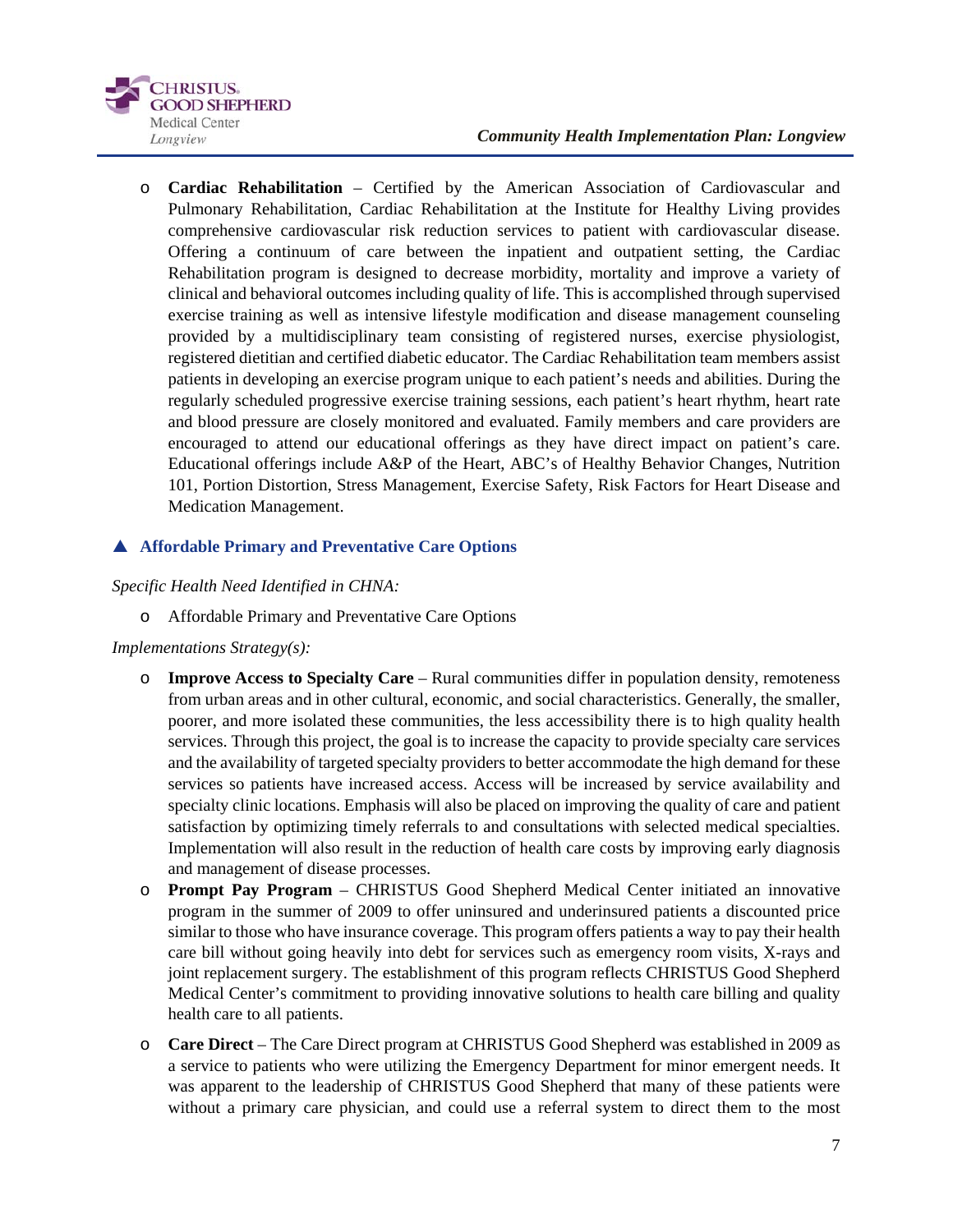

appropriate level of care, both lessening the volume of minor emergent needs in the ED, as well as saving the patient money by being seen in a clinic setting with appropriate charges.

With the assistance of the Care Direct team, patients who do not have a primary care physician are able to schedule their follow-up appointment with an appropriate physician who can provide oversight for ongoing health needs. This program is at no cost to the patients, and in many cases, payment arrangements are able to be made with the clinic, also eliminating the high cost of emergency room care.

o **The Breast Center at CHRISTUS Good Shepherd** – CHRISTUS Good Shepherd is home to the first comprehensive digital breast center in Longview. At the Breast Center, patients receive the highest quality care, with the most advanced technology available, knowledgeable staff and the convenience of all diagnostic services in one location.

The Breast Center at CHRISTUS Good Shepherd operates a mobile mammography unit that provides mammography services to patients on-site at their workplace or in regional communities where the service is not available. In some locations the service is offered at a prompt pay discount price of \$99 making it affordable for many women who may not have health insurance to take advantage of this valuable preventive test.

o **Nurse-Family Partnership** – Teen pregnancy is a persistent health issue in our community. Vulnerable young mothers have significantly higher risks of adverse pregnancy outcomes, and their children are at risk for low birth weight, poor school performance and delinquency. Nurse-Family Partnership (NFP) – a structured community health, nurse home-visiting program – can prevent many of these problems, and improve the health and social outcomes for young women who are expecting their first babies.

In 2012, CHRISTUS Good Shepherd Medical Center implemented the Nurse-Family Partnership (NFP) program. NFP is an evidence-based grant-funded home visiting community health program that brings healthcare services to the doorsteps of first-time expectant mothers living in poverty. The three major goals of NFP are to assist in improving pregnancy outcomes, improving child health and development and improving economic-self-sufficiency of the family (promoting the health of young children, and breaking the cycle of poverty). This approach has an extraordinary track record. In communities around the country, NFP has been proven to work with results showing significantly improved prenatal health, fewer subsequent pregnancies, increased maternal employment, decreased childhood injuries, neglect and abuse, improvement in the child's school readiness and reduced emergency room visits. NFP program of Gregg County which is located at CHRISTUS Good Shepherd Medical Center has the capacity to enroll a maximum of 125 families per year and a total of five nurse home visitors (NHV). Each NHV is required to carry a full case load of 25 clients.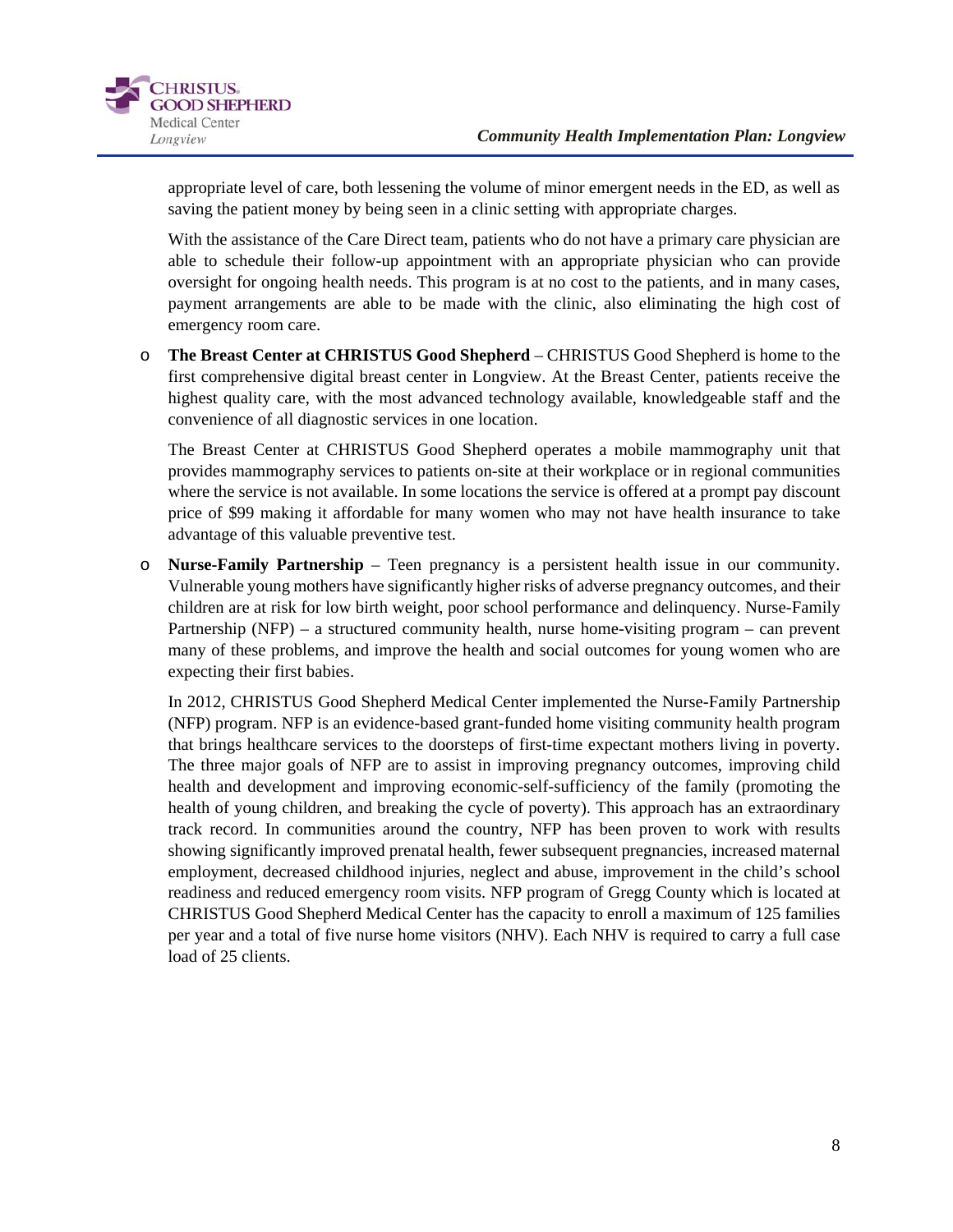

- o **Provide Navigation Services to Targeted Patients** The Emergency Department is increasingly being used by patients with non-emergency conditions. This project will help these patients navigate through the continuum of health care services, including finding a medical home that will improve health outcomes and reduce costs associated with cyclical crises and inappropriate reliance on the Emergency Department. The Medical Center will recruit, train and monitor skilled Patient Care Navigators (PCN) serving persons with severe mental illness and chronic medical conditions to assist in preventable ED admissions. Training will include relationship building, problem solver, resource locator, and system navigation. Certified PCNs will make contact with clients and review both behavioral and physical health needs. PCNs will work with each individual in helping coordinate upcoming appointments and to identify emerging needs. The PCN will assist the client in accessing physical health services and help them understand treatment options if needed, increasing access to care management and/or chronic care management, including education in effective self-management techniques for patients with chronic conditions.
- o **Enhance / Expand Medical Homes** The Patient Centered Medical Home (PCMH) is a concept that has evolved over several decades with input from the World Health Organization, the Institute of Medicine, several specialty care organizations, and also influenced by the Chronic Care Model. Under this model, patients are assigned a health care team who tailors services to a patient's unique health care needs, effectively coordinates the patient's care across inpatient and outpatient settings, and proactively provides preventive, primary, routine and chronic care. CHRISTUS Good Shepherd's Internal Medicine Residency Program operates a primary care clinic so the residents are able to follow their own patient population in a weekly continuity clinic. This is a training environment for the residents to develop skills and competencies for implementing coordinated multidisciplinary care into their future practice. It is well recognized that patient populations with this level of chronic disease morbidity may experience fragmented and uncoordinated care in the current health care environment. This project will expand primary care access to the level of coordinated care which the PCMH offers. This initiative aims to eliminate fragmented and uncoordinated care, which can lead to emergency department and hospital over-utilization.
- o **Implement Patient Care Navigator Program for Chronic Disease Management** Utilize innovative health care personnel such as community health workers and bachelor's level health professionals including nurses, social workers, health service professionals, and public health professionals as patient navigators to provide enhanced social support and culturally competent care to vulnerable and/or high risk patients. Patient navigators will help and support these patients navigate through the continuum of health care services to ensure patients receive coordinated, timely, and site-appropriate health care services. Navigators will assist in connecting patients to primary care physicians for preventive care, specialty care and/or the patient centered medical home, as well as divert non-urgent care from the Emergency Department to site-appropriate locations.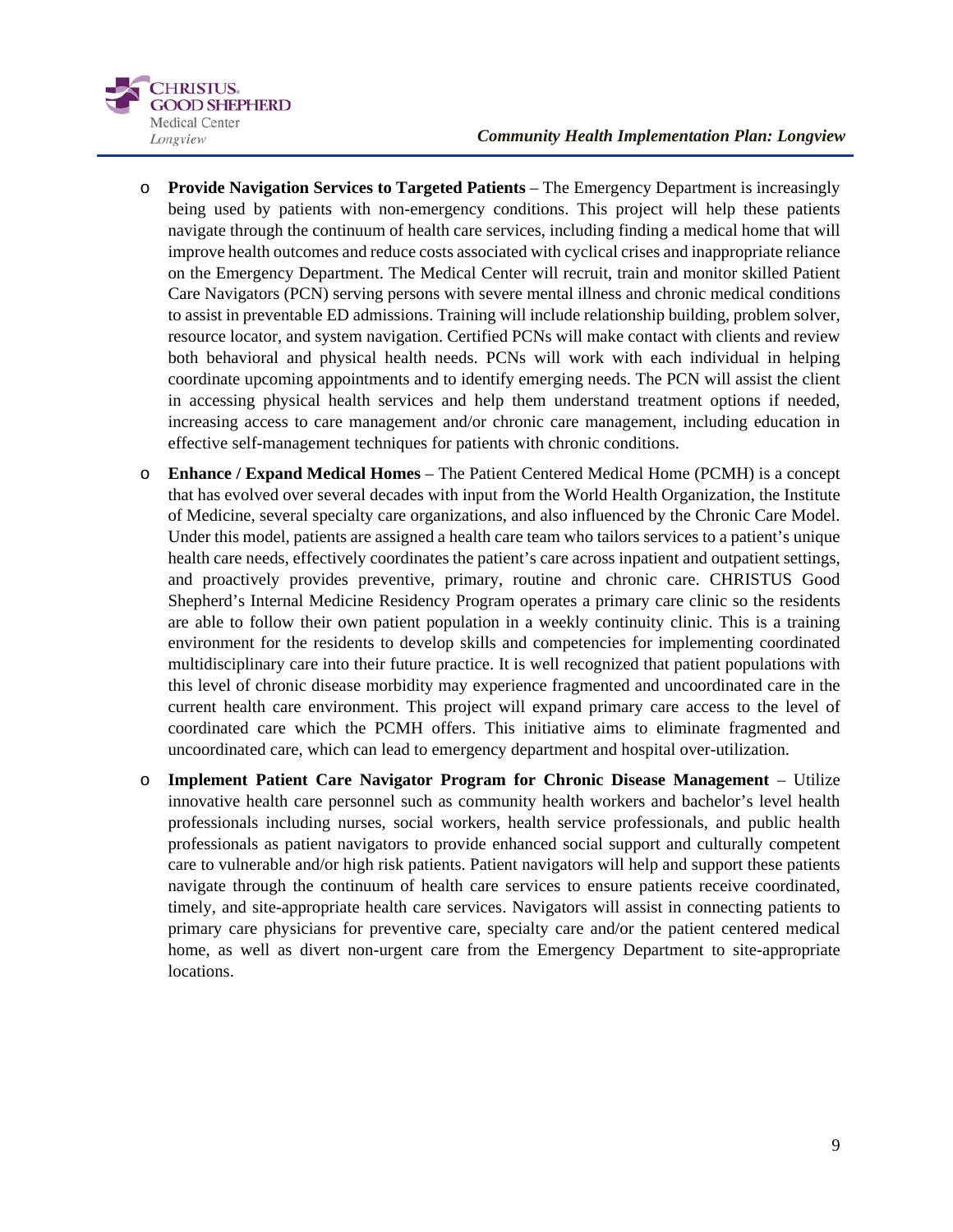

o **Medicaid Waiver Transformation & Quality Improvement Programs** – Several programs have been developed as part of the Northeast Texas Region 1 Texas Healthcare Transformation and Quality Improvement Program (THTQIP). The THTQIP was required by a special Medicaid waiver granted to the State of Texas by the Centers for Medicare and Medicaid Services (CMS) and is designed to encourage "activities that support hospitals' collaborative efforts to improve access to care and the health of the patients and families they serve." The triple aim of this program is to 1) improve the patient experience of care (both quality and satisfaction), 2) improve the health of populations (especially Medicaid and uninsured patients), and 3) to reduce the per capita cost of healthcare. In addition, addressing gaps in access to care is also a key focus of the THTQIP.

Services provided under these programs in 2015 included:

- o More than 800 eligible patients received intensive heart failure education in the hospital, and 699 received post discharge phone calls.
- o A Patient Centered Medical Home project within an internal medicine clinic directly lead to more than 2,300 patients being empanelled in a Medical Home.
- o An Emergency Department Patient Navigation program enabled more than 2,400 patients who entered the emergency room without a primary care to receive future services at a primary care clinic.
- o The Supportive (Palliative) Care team accepted and helped about 240 patients. These patients received more than 1,900 total services (pain assessments, spiritual assessments, psychosocial assessments, goals of care meetings, emotional support, etc.).The team was able to ensure that 100% of their patients who screened positive for pain received a clinical pain assessment within 24 hours of acceptance by the Supportive Care Program as well as ensure that 100% of their patients had a chart documentation reflecting life sustaining preferences.
- o **Center for Patient Access** –CHRISTUS Good Shepherd established the Center for Patient Access, a "one call answers all" dedicated phone line. Whether the caller is new to the area or is in need of a physician referral, CHRISTUS Good Shepherd's dedicated free hotline can assist callers with locating primary care physicians and scheduling routine preventive care within the CHRISTUS Good Shepherd Health System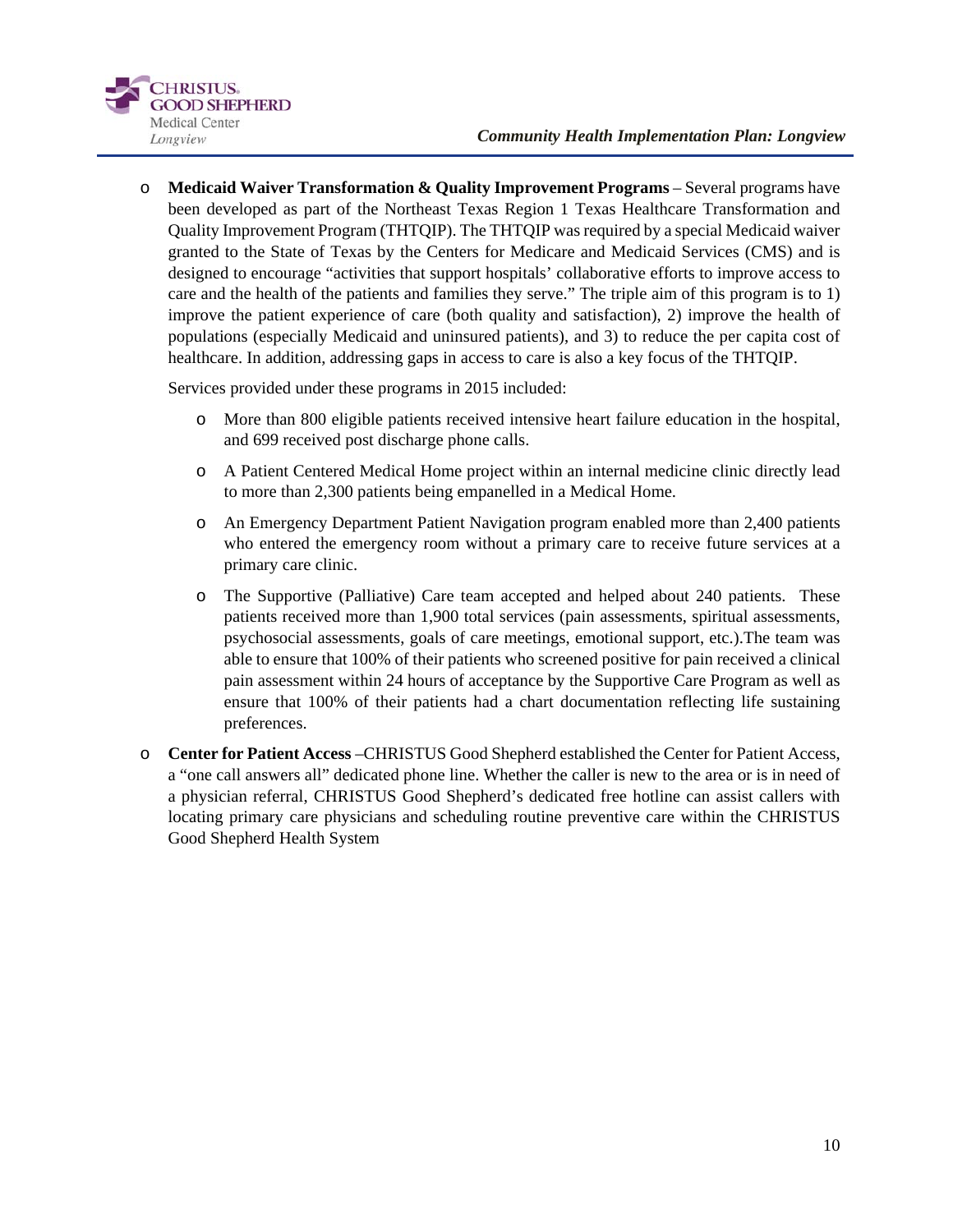

## **Healthy Behaviors/Lifestyle Choices**

*Specific Health Need Identified in CHNA:* 

o Healthy Behaviors/Lifestyle Choices

### *Implementations Strategy(s):*

- o **Institute for Healthy Living** CHRISTUS Good Shepherd's Institute for Healthy Living is a medically integrated wellness center offering fitness and educational offerings encouraging a healthy lifestyle to reduce the risk of illness. The 75,000 square foot facility is fully equipped with range of fitness equipment and offering a variety of group and individual wellness programs. A scholarship program offered by the CHRISTUS Good Shepherd Institute for Healthy Living is designed to assist individuals with financial needs who have medical conditions that may be significantly improved through CHRISTUS Good Shepherd Institute for Healthy Living membership. Information used to determine an individual's eligibility includes: the applicant's medical condition(s), likelihood of medical improvement with a membership, annual income and family size. Scholarships award a six month free membership to the Institute for Healthy Living and recipients are required to exercise at the Institute at least three times per week.
- o **ClassiCare**  The senior market comprises a significant portion of CHRISTUS Good Shepherd Medical Center's patient mix. ClassiCare is a membership program available to anyone 50 years of age or older. ClassiCare members are invited to attend monthly health related seminars on topics ranging from CPR to proper nutrition, as well as weekly exercise classes. These senior members also receive benefits including discounts at local merchants, free wellness screenings, group travel opportunities and daily newspaper and meal coupons delivered to inpatient members' rooms during their stay at CHRISTUS Good Shepherd. CHRISTUS Good Shepherd currently has about 3,000 ClassiCare members.
- o **Community Education** Health Education topics are presented by clinical experts including physicians, physical therapists, registered dieticians, certified diabetic educators, registered nurses, speech therapists, athletic trainers and other professionals regularly throughout the year. Most community education classes are free and open to the public at CHRISTUS Good Shepherd's Institute for Healthy Living. Classes include education on some of the top identified health disparities including Heart Disease, Diabetes, Obesity, Physical Inactivity, along with other topics including Brain Fitness, Functional Mobility, Healthy Diets, Smoking Cessation, etc. Classes are often interactive and engage individuals in programs that enable behavior change and improve health. Participants will learn to develop, monitor and evaluate choices focused on decreasing risk factors for disease.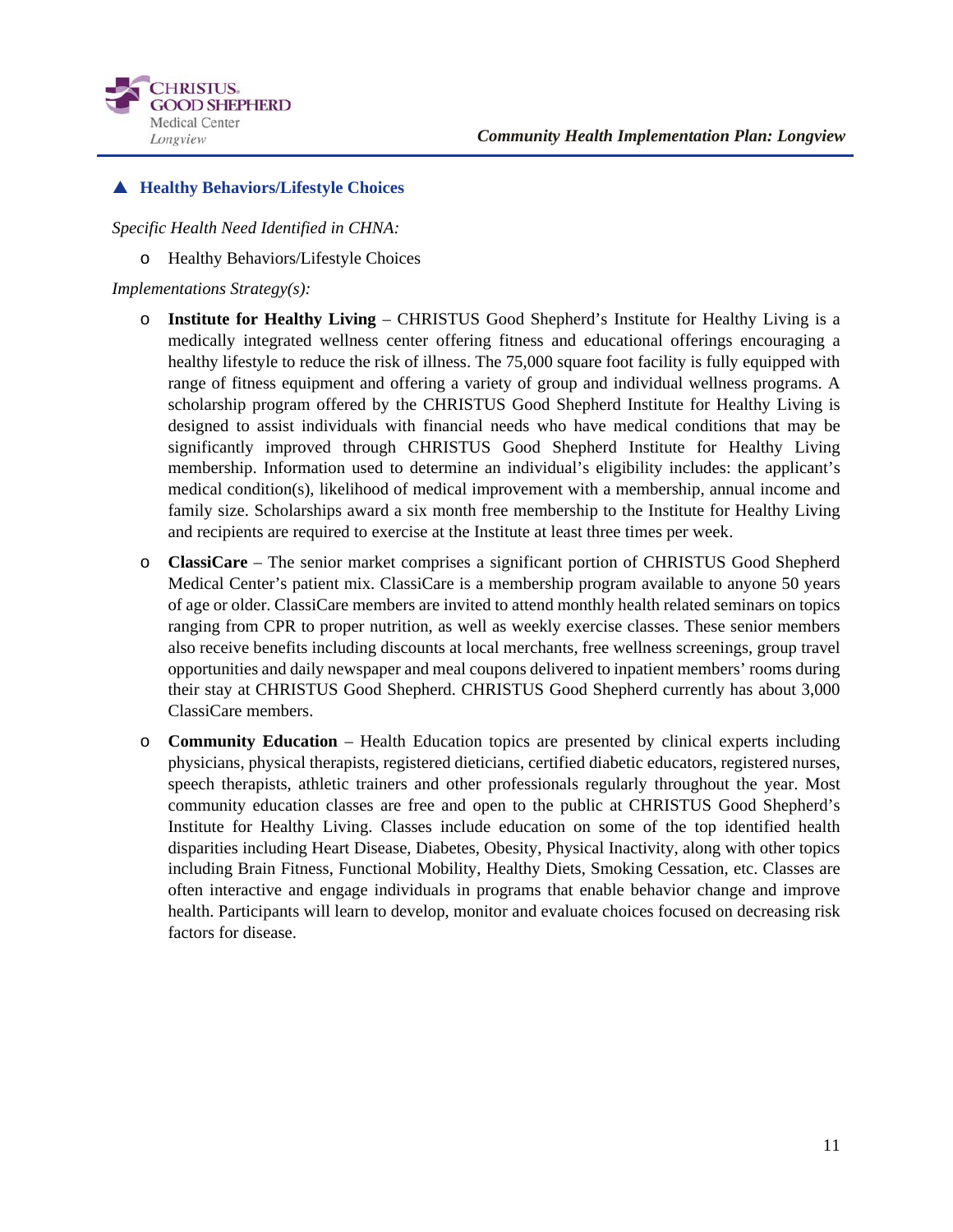

## **Lack of Health Knowledge/Education**

## *Specific Health Need Identified in CHNA:*

o Lack of Health Knowledge/Education

### *Implementations Strategy(s):*

 **Community Education** – Health Education topics are presented by clinical experts including physicians, physical therapists, registered dieticians, certified diabetic educators, registered nurses, speech therapists, athletic trainers and other professionals regularly throughout the year. Most community education classes are free and open to the public at CHRISTUS Good Shepherd's Institute for Healthy Living. Classes include education on some of the top identified health disparities including Heart Disease, Diabetes, Obesity, Physical Inactivity, along with other topics including Brain Fitness, Functional Mobility, Healthy Diets, Smoking Cessation, etc. Classes are often interactive and engage individuals in programs that enable behavior change and improve health. Participants will learn to develop, monitor and evaluate choices focused on decreasing risk factors for disease.

## **Lack of Community Resources to Promote Health (facilities, outdoor spaces)**

### *Specific Health Need Identified in CHNA:*

o Lack of Community Resources to Promote Health (facilities, outdoor spaces)

### *Implementations Strategy(s):*

o **Institute for Healthy Living** – CHRISTUS Good Shepherd's Institute for Healthy Living is a medically integrated wellness center offering fitness and educational offerings encouraging a healthy lifestyle to reduce the risk of illness. The 75,000 square foot facility is fully equipped with range of fitness equipment and offering a variety of group and individual wellness programs. A scholarship program offered by the CHRISTUS Good Shepherd Institute for Healthy Living is designed to assist individuals with financial needs who have medical conditions that may be significantly improved through CHRISTUS Good Shepherd Institute for Healthy Living membership. Information used to determine an individual's eligibility includes: the applicant's medical condition(s), likelihood of medical improvement with a membership, annual income and family size. Scholarships award a six month free membership to the Institute for Healthy Living and recipients are required to exercise at the Institute at least three times per week.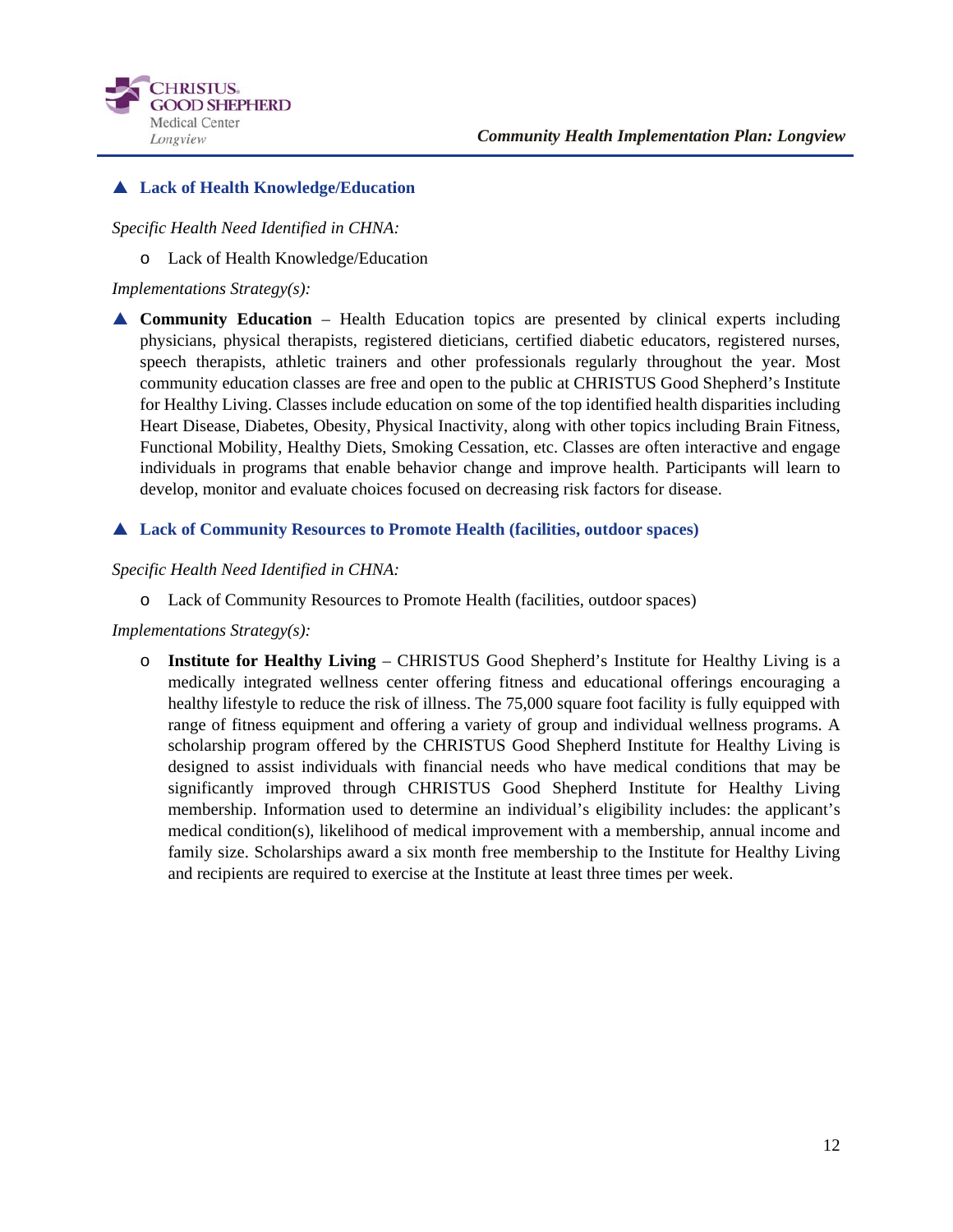

### **Uninsured/Limited Insurance due to Lack of Medicaid Expansion or High Deductible Plans**

*Specific Health Need Identified in CHNA:* 

o Uninsured/Limited Insurance due to Lack of Medicaid Expansion or High Deductible Plans

*Implementations Strategy(s):* 

o **Certified Application Counselors –** Certified Application Counselors are available at no cost to patients to help them explore insurance options available on the federal health insurance Marketplace. Counselors provide in-person assistance to help patients apply for and enroll in coverage through the Marketplace. They also help determine eligibility for Medicaid, CHIP and Marketplace insurance, including tax credits and cost sharing. They provide fair and unbiased advice and help file for exemptions, appeals and applications for a Special Enrollment Period.

## **Adult Smoking/Tobacco Use**

#### *Specific Health Need Identified in CHNA:*

o Adult Smoking/Tobacco Use

*Implementations Strategy(s):* 

o **Community Education** – Health Education topics are presented by clinical experts including physicians, physical therapists, registered dieticians, certified diabetic educators, registered nurses, speech therapists, athletic trainers and other professionals regularly throughout the year. Most community education classes are free and open to the public at CHRISTUS Good Shepherd's Institute for Healthy Living. Classes include education on some of the top identified health disparities including Heart Disease, Diabetes, Obesity, Physical Inactivity, along with other topics including Brain Fitness, Functional Mobility, Healthy Diets, Smoking Cessation, etc. Classes are often interactive and engage individuals in programs that enable behavior change and improve health. Participants will learn to develop, monitor and evaluate choices focused on decreasing risk factors for disease.